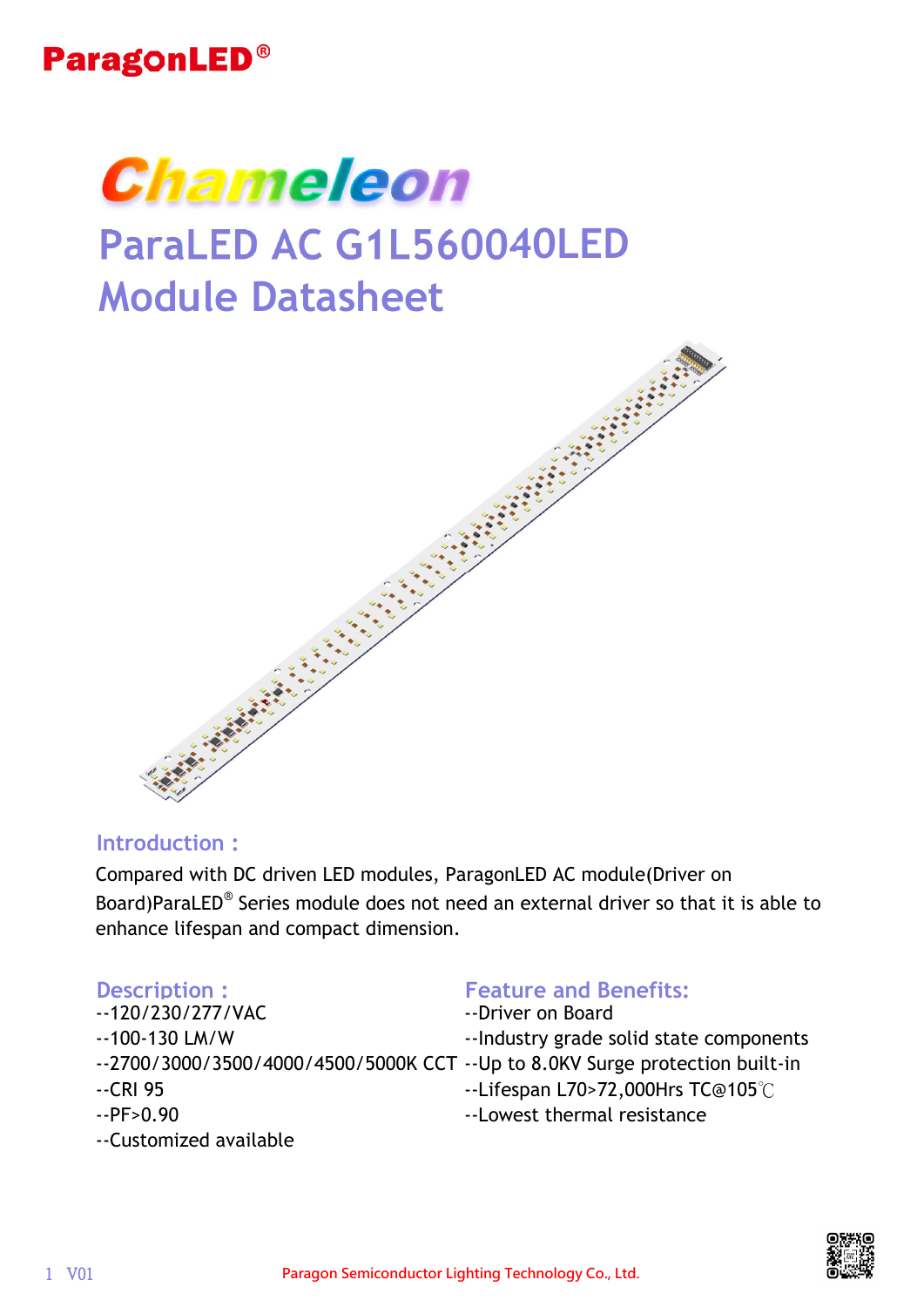

## **Table of Contents**

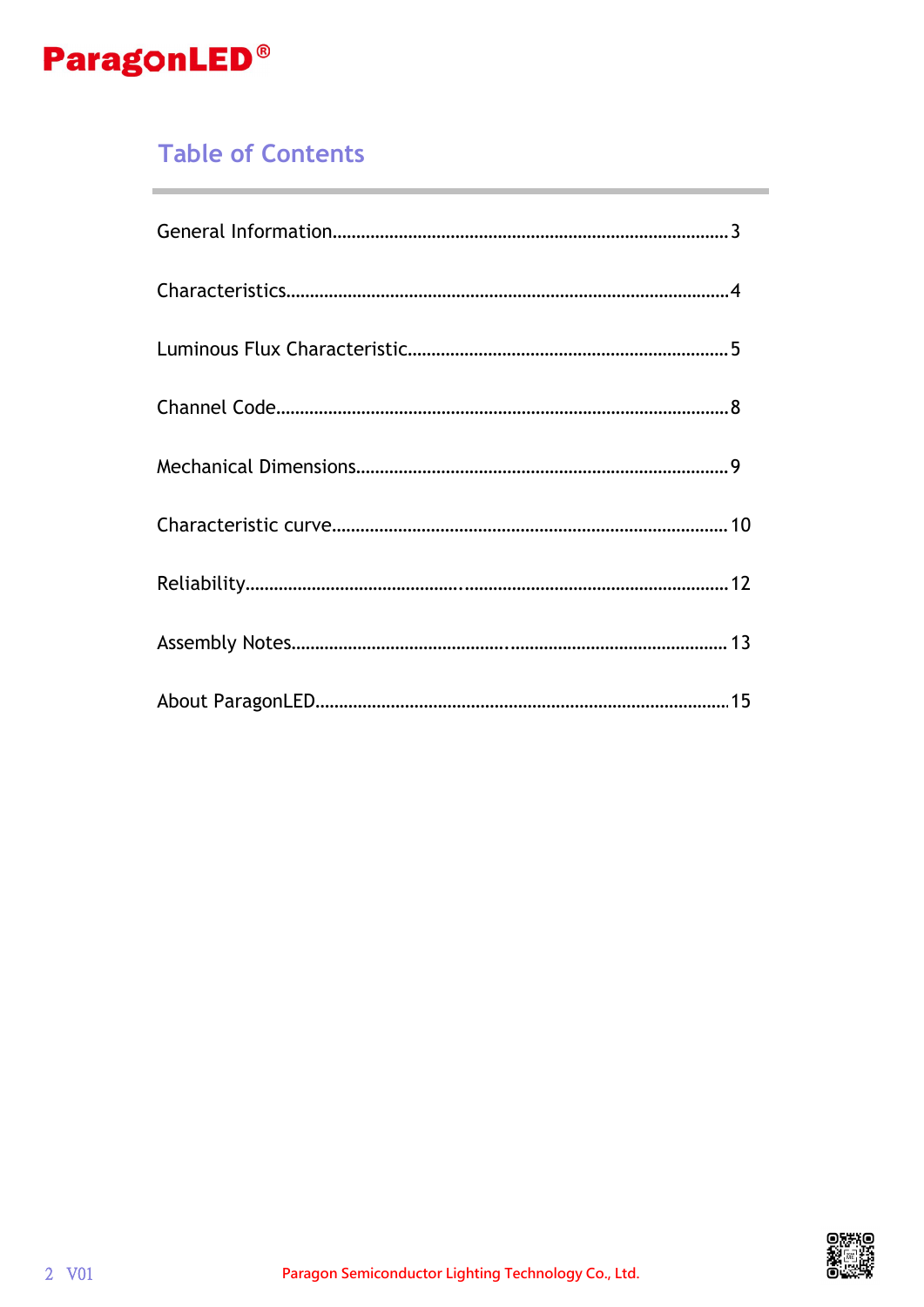

### **General Information**

**Ordering Code Format**



- 1 . Non-Dimmable
- 2 . Product Series type
- 3 . Outline Dimension(mm)
- 4 . Voltage(VAC)
- 5 . Power Dissipation (W)

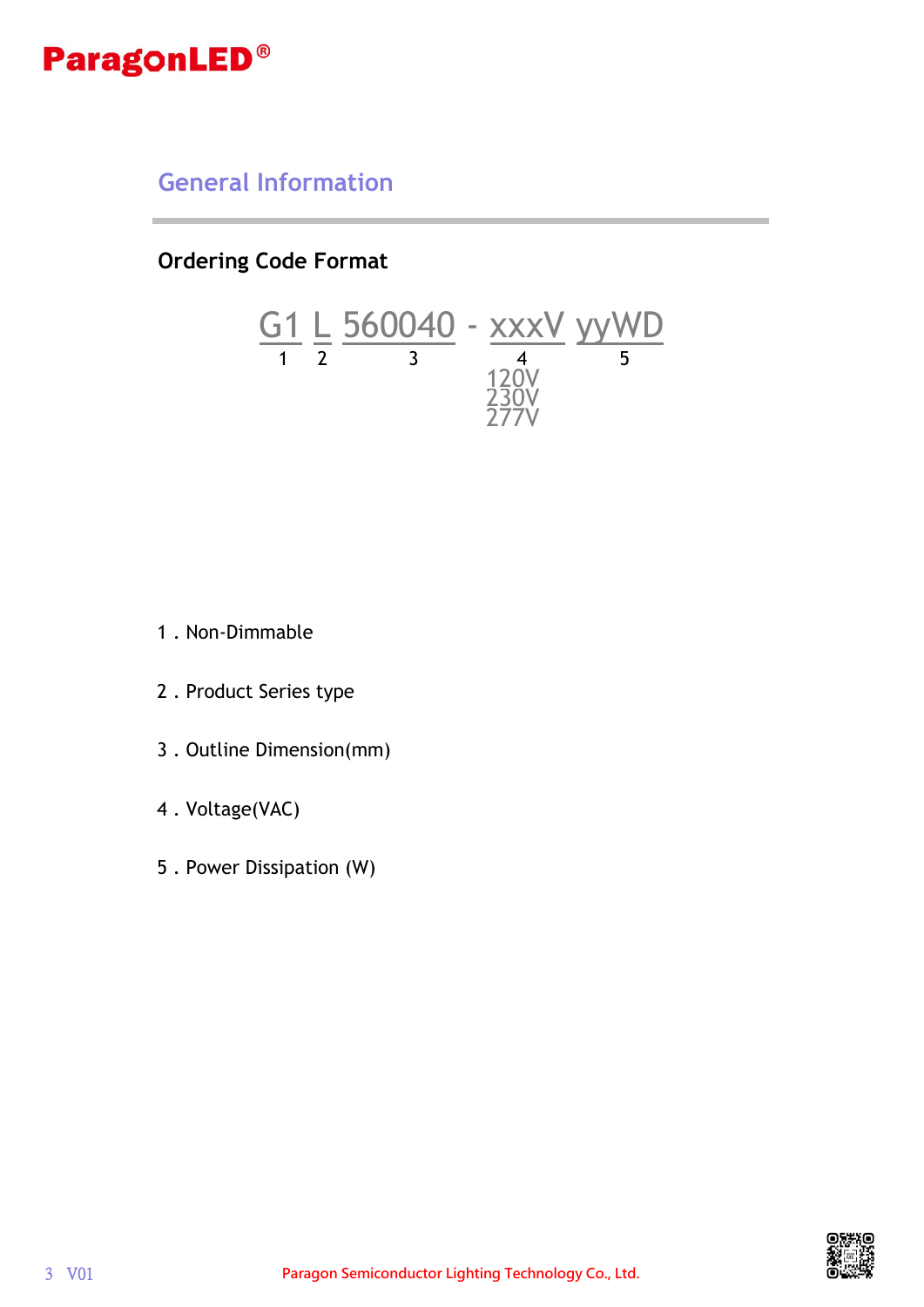## **Characteristics**

| Parameter                    | Symbol                     |                                       | Value          | <b>Unit</b>  |
|------------------------------|----------------------------|---------------------------------------|----------------|--------------|
| <b>Forward Voltage</b>       | $V_F$                      |                                       | 120/230/277    | <b>VAC</b>   |
| <b>Forward Voltage</b>       | VF                         |                                       | ±10%           | <b>VAC</b>   |
| <b>Operation Frequency</b>   | Fop                        |                                       | 50/60          | Hz           |
| <b>Power Dissipation</b>     | P <sub>D</sub>             | 10/15/20/25/30<br>(All in one module) |                | W            |
| <b>Operating Temperature</b> | $\mathsf{T}_{\mathsf{op}}$ | $-40 - +105$                          |                | $\mathrm{C}$ |
| <b>Storage Temperature</b>   | $T_{\rm st}$               | $-40 - +105$                          |                | $\mathrm{C}$ |
| Surges Protection(L/N)       | $V_{s}$                    | 8                                     |                | KV           |
| Insulation voltage           | Viso[RMS]                  | 120V:1240 / 230V:1460<br>277V:1554    |                | <b>VAC</b>   |
| <b>Power Factor</b>          | PF                         | >0.90                                 |                |              |
| Color coordination           | ANSI C78.377:2008          |                                       | IEC 60081:1997 |              |

| <b>ANSI CCT</b> | step* |       |       |
|-----------------|-------|-------|-------|
| 2700K           |       | 0.458 | 0.410 |
| 3000K           |       | 0.434 | 0.403 |
| 3500K           |       | 0.407 | 0.392 |
| 4000K           |       | 1.382 | 0.380 |
| 4500k           |       | .361  | 0.366 |
| 5000K           |       |       | .355  |

\*Color region stay within MacAdam ellipse from the chromaticity center.

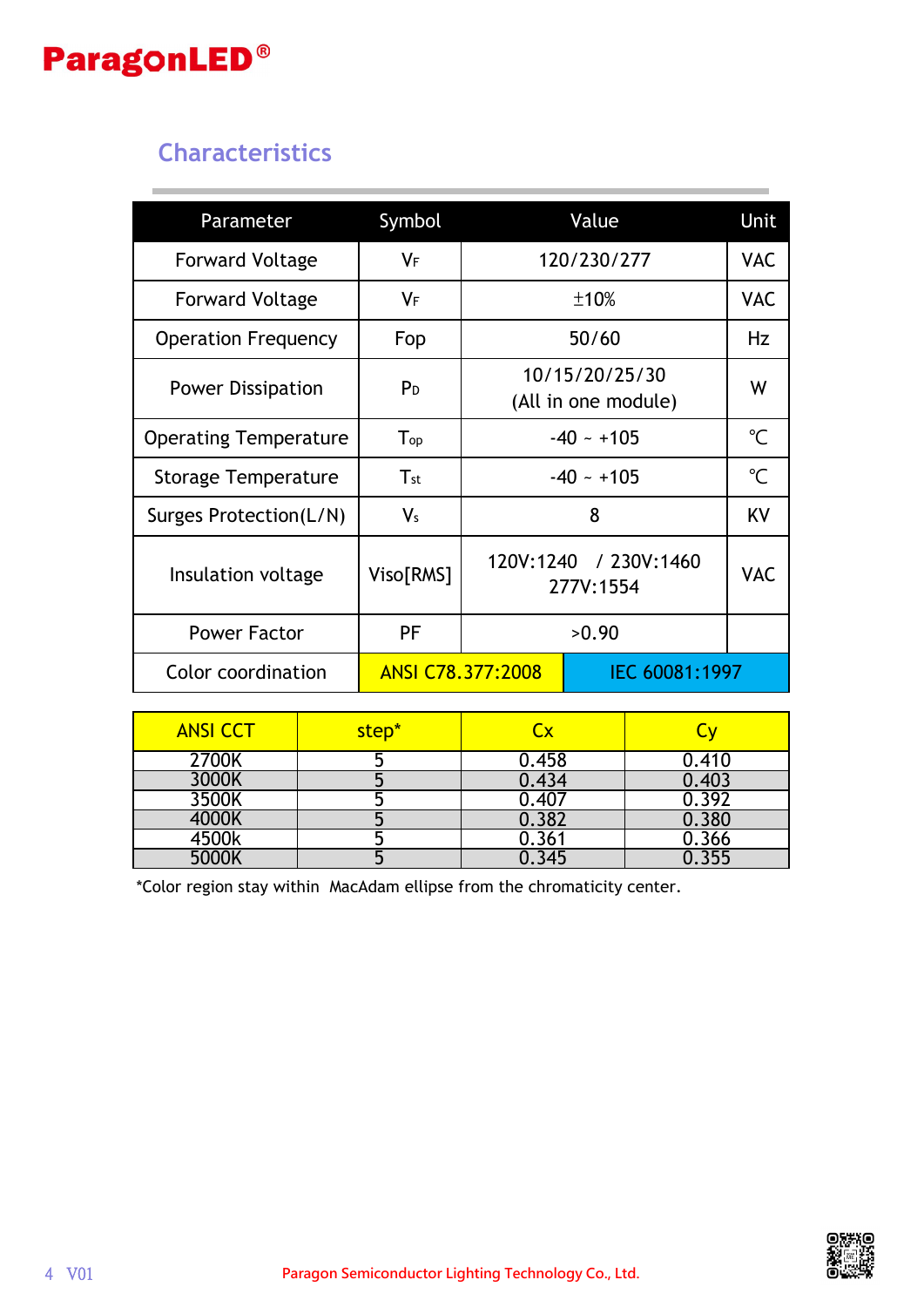## **Luminous Flux Characteristic**

| Product No         | Forward<br>Voltage | Watt | lm/W             | Lumen             | Color<br>rendering | Color<br>Temperature |      |    |  |     |      |
|--------------------|--------------------|------|------------------|-------------------|--------------------|----------------------|------|----|--|-----|------|
|                    |                    |      | 107              | 1070              | 95                 | 2700                 |      |    |  |     |      |
|                    |                    |      | 114              | 1140              | 98                 | 3000                 |      |    |  |     |      |
|                    |                    |      | 121              | $\overline{1210}$ | 98                 | 3500                 |      |    |  |     |      |
|                    |                    | 10   | 124              | 1240              | 97                 | 4000                 |      |    |  |     |      |
|                    |                    |      | 124              | 1240              | 97                 | 4500                 |      |    |  |     |      |
|                    |                    |      | 123              | 1230              | 94                 | 5000                 |      |    |  |     |      |
|                    |                    |      | 105              | 1575              | 94                 | 2700                 |      |    |  |     |      |
|                    |                    |      | 112              | 1680              | $\overline{97}$    | 3000                 |      |    |  |     |      |
|                    |                    |      | 121              | 1815              | 98                 | 3500                 |      |    |  |     |      |
|                    |                    | 15   | 123              | 1845              | 97                 | 4000                 |      |    |  |     |      |
|                    |                    |      | 123              | 1845              | 96                 | 4500                 |      |    |  |     |      |
|                    |                    |      | 122              | 1830              | 94                 | 5000                 |      |    |  |     |      |
|                    |                    |      | 110              | 2200              | $\overline{94}$    | 2700                 |      |    |  |     |      |
|                    | <b>120V</b>        |      |                  | 117               | 2340               | 97                   | 3000 |    |  |     |      |
| G1L560040-120VxxWD |                    |      |                  | 120               | 2400               | 98                   | 3500 |    |  |     |      |
|                    |                    |      |                  |                   |                    |                      |      | 20 |  | 123 | 2460 |
|                    |                    |      | 122              | 2440              | 96                 | 4500                 |      |    |  |     |      |
|                    |                    |      | 124              | 2480              | $\overline{94}$    | 5000                 |      |    |  |     |      |
|                    |                    |      | 101              | 2525              | 94                 | 2700                 |      |    |  |     |      |
|                    |                    |      | 108              | 2700              | 97                 | 3000                 |      |    |  |     |      |
|                    |                    |      | 117              | 2925              | 98                 | 3500                 |      |    |  |     |      |
|                    |                    | 25   | 117              | 2925              | 97                 | 4000                 |      |    |  |     |      |
|                    |                    |      | 118              | 2950              | 96                 | 4500                 |      |    |  |     |      |
|                    |                    |      | 114              | 2850              | $\overline{94}$    | 5000                 |      |    |  |     |      |
|                    |                    |      | 115              | 3450              | 94                 | 2700                 |      |    |  |     |      |
|                    |                    |      | $\overline{122}$ | 3660              | $\overline{97}$    | 3000                 |      |    |  |     |      |
|                    |                    | 30   | 131              | 3930              | 97                 | 3500                 |      |    |  |     |      |
|                    |                    |      | 132              | 3960              | 97                 | 4000<br>4500<br>5000 |      |    |  |     |      |
|                    |                    |      | 130              | 3900              | 96                 |                      |      |    |  |     |      |
|                    |                    |      | 125              | 3750              | 94                 |                      |      |    |  |     |      |

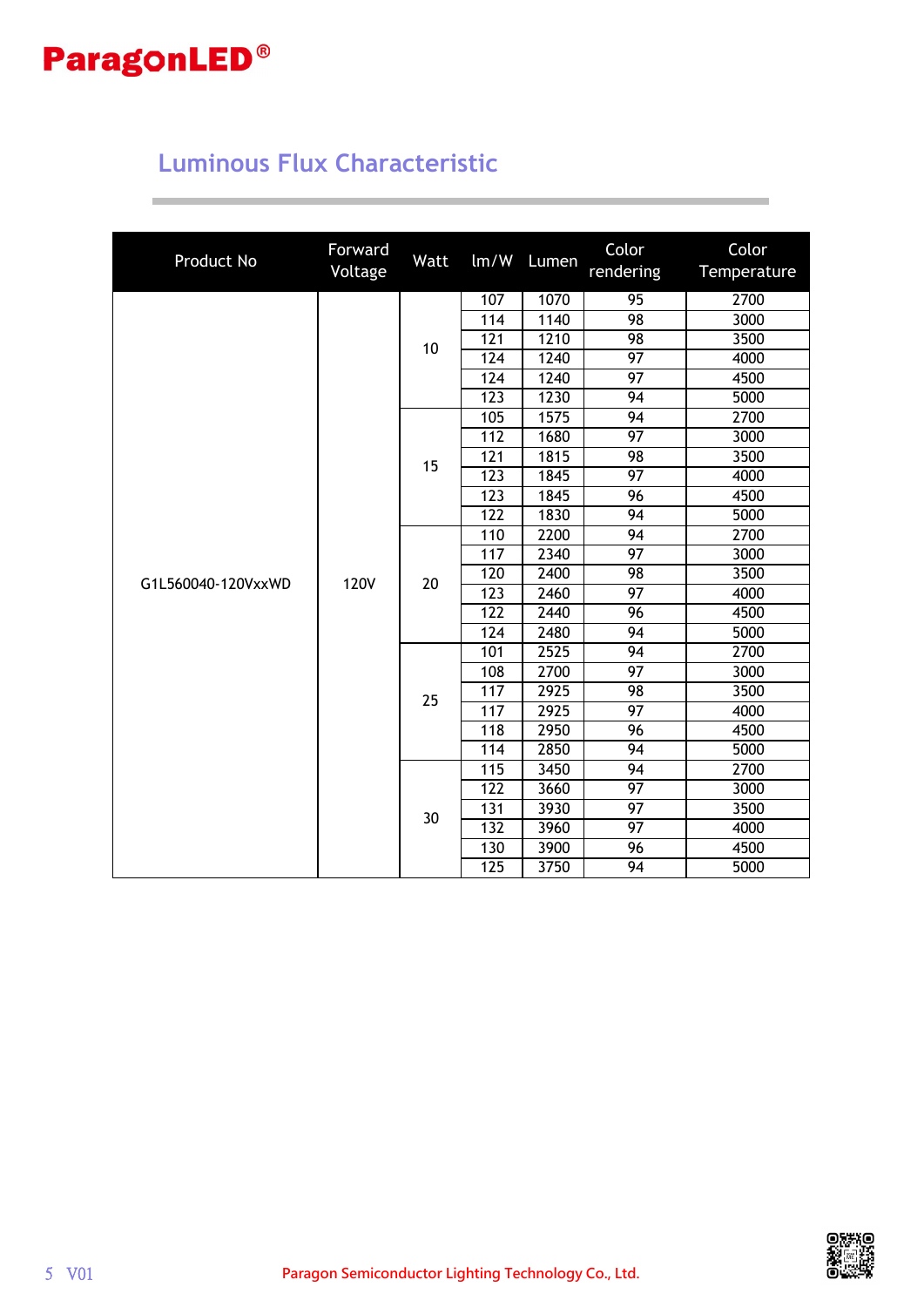

## **Luminous Flux Characteristic**

| Product No         | Forward<br>Voltage | Watt | $\text{Im}/\text{W}$ | Lumen | Color<br>rendering | Color<br>Temperature |      |    |
|--------------------|--------------------|------|----------------------|-------|--------------------|----------------------|------|----|
|                    |                    |      | 108                  | 1080  | 95                 | 2700                 |      |    |
|                    |                    |      | 115                  | 1150  | 98                 | 3000                 |      |    |
|                    |                    | 10   | 122                  | 1220  | 98                 | 3500                 |      |    |
|                    |                    |      | 125                  | 1250  | 97                 | 4000                 |      |    |
|                    |                    |      | $\overline{125}$     | 1250  | $\overline{97}$    | 4500                 |      |    |
|                    |                    |      | 124                  | 1240  | 94                 | 5000                 |      |    |
|                    |                    |      | 106                  | 1590  | $\overline{94}$    | 2700                 |      |    |
|                    |                    |      | 113                  | 1695  | $\overline{97}$    | 3000                 |      |    |
|                    |                    | 15   | 122                  | 1830  | 98                 | 3500                 |      |    |
|                    |                    |      | 124                  | 1860  | 97                 | 4000                 |      |    |
|                    |                    |      | 124                  | 1860  | 96                 | 4500                 |      |    |
|                    |                    |      | 123                  | 1845  | 94                 | 5000                 |      |    |
|                    |                    |      | $\overline{111}$     | 2220  | 94                 | 2700                 |      |    |
|                    | 230V               |      |                      | 118   | 2360               | $\overline{97}$      | 3000 |    |
| G1L560040-230VxxWD |                    |      |                      |       | 20                 | 121                  | 2420 | 98 |
|                    |                    |      | 124                  | 2480  | 97                 | 4000                 |      |    |
|                    |                    |      | 123                  | 2460  | 96                 | 4500                 |      |    |
|                    |                    |      | $\overline{125}$     | 2500  | $\overline{94}$    | 5000                 |      |    |
|                    |                    |      | 102                  | 2550  | 94                 | 2700                 |      |    |
|                    |                    |      | 109                  | 2725  | $\overline{97}$    | 3000                 |      |    |
|                    |                    | 25   | 118                  | 2950  | $\overline{98}$    | 3500                 |      |    |
|                    |                    |      | 118                  | 2950  | $\overline{97}$    | 4000                 |      |    |
|                    |                    |      | 119                  | 2975  | 96                 | 4500                 |      |    |
|                    |                    |      | 115                  | 2875  | $\overline{94}$    | 5000                 |      |    |
|                    |                    |      | 116                  | 3480  | 94                 | 2700                 |      |    |
|                    |                    |      | $\overline{123}$     | 3690  | $\overline{97}$    | 3000                 |      |    |
|                    |                    | 30   | 132                  | 3960  | $\overline{97}$    | 3500                 |      |    |
|                    |                    |      | 133                  | 3990  | 97                 | 4000                 |      |    |
|                    |                    |      | 131                  | 3930  | 96                 | 4500                 |      |    |
|                    |                    | 126  | 3780                 | 94    | 5000               |                      |      |    |

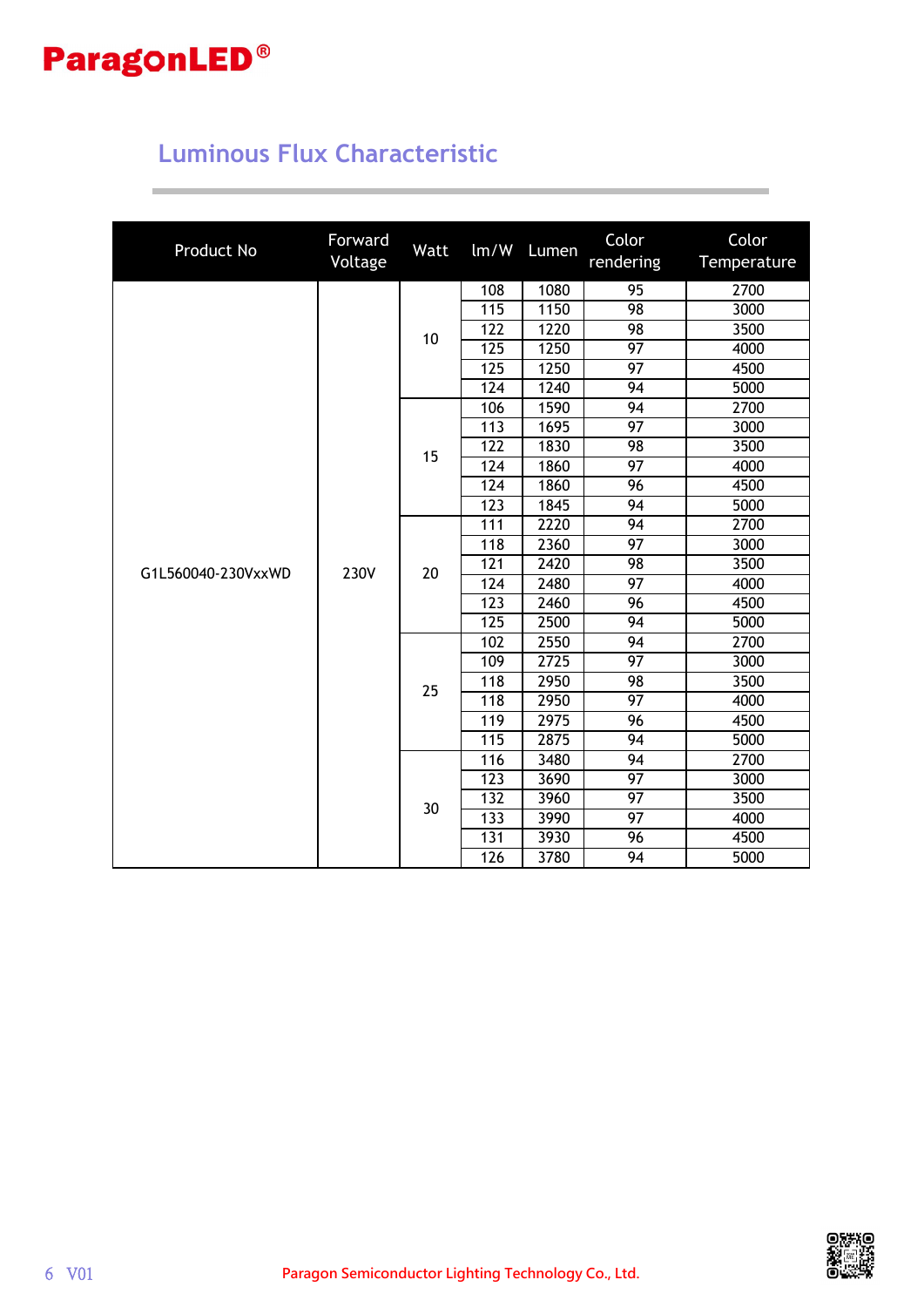## **Luminous Flux Characteristic**

| Product No         | Forward<br>Voltage | Watt | lm/W             | Lumen           | Color<br>rendering | Color<br>Temperature |
|--------------------|--------------------|------|------------------|-----------------|--------------------|----------------------|
|                    |                    |      | 109              | 1090            | 95                 | 2700                 |
|                    |                    |      | 116              | 1160            | 98                 | 3000                 |
|                    |                    |      | 123              | 1230            | 98                 | 3500                 |
|                    |                    | 10   | 126              | 1260            | 97                 | 4000                 |
|                    |                    |      | 126              | 1260            | 97                 | 4500                 |
|                    |                    |      | 125              | 1250            | 94                 | 5000                 |
|                    |                    |      | 107              | 1605            | 94                 | 2700                 |
|                    |                    |      | 114              | 1710            | $\overline{97}$    | 3000                 |
|                    |                    |      | 123              | 1845            | 98                 | 3500                 |
|                    |                    | 15   | 125              | 1875            | $\overline{97}$    | 4000                 |
|                    |                    |      | 125              | 1875            | $\overline{96}$    | 4500                 |
|                    |                    |      | 124              | 1860            | $\overline{94}$    | 5000                 |
|                    |                    |      | 112              | 2240            | 94                 | 2700                 |
|                    |                    |      | 119              | 2380            | $\overline{97}$    | 3000                 |
|                    |                    | 20   | $\overline{122}$ | 2440            | $\overline{98}$    | 3500                 |
| G1L560040-277VxxWD | <b>277V</b>        |      | 125              | 2500            | 97                 | 4000                 |
|                    |                    |      | 124              | 2480            | 96                 | 4500                 |
|                    |                    |      | 126              | 2520            | 94                 | 5000                 |
|                    |                    |      | 103              | 2575            | 94                 | 2700                 |
|                    |                    |      | 110              | 2750            | 97                 | 3000                 |
|                    |                    |      | 119              | 2975            | 98                 | 3500                 |
|                    |                    | 25   | 119              | 2975            | $\overline{97}$    | 4000                 |
|                    |                    |      | 120              | 3000            | 96                 | 4500                 |
|                    |                    |      | 116              | 2900            | 94                 | 5000                 |
|                    |                    |      | 117              | 3510            | $\overline{94}$    | 2700                 |
|                    |                    |      | 124              | 3720            | 97                 | 3000                 |
|                    |                    | 30   | 133              | 3990            | 97                 | 3500                 |
|                    |                    |      | 134              | 4020            | $\overline{97}$    | 4000                 |
|                    |                    |      | 132              | 3960            | 96                 | 4500<br>5000         |
|                    |                    | 127  | 3810             | $\overline{94}$ |                    |                      |

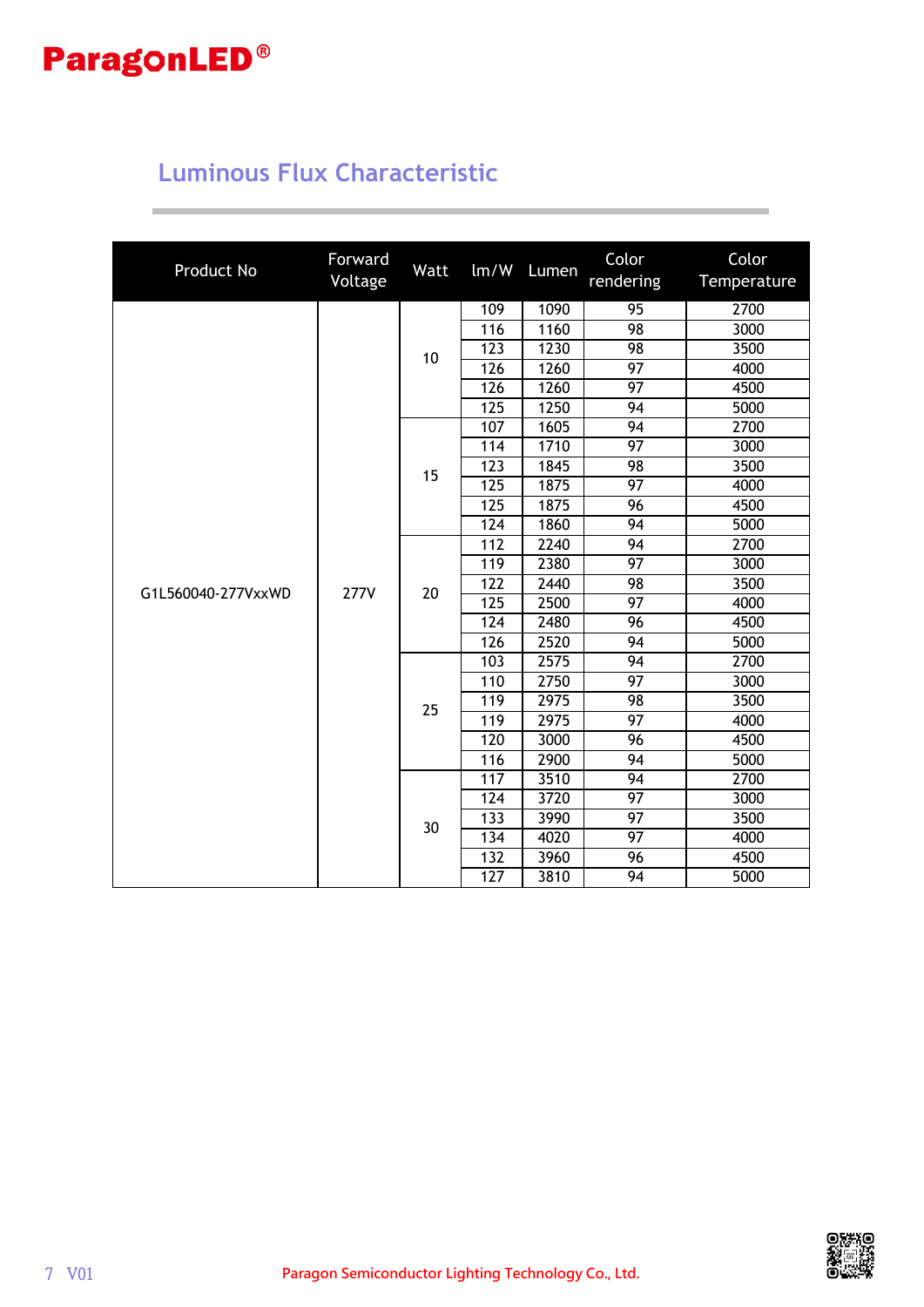### **Channel Code**

|            | 2700K                                      | 3000K                      | 3500K                              | 4000K              | 4500K                       | 5000K        |
|------------|--------------------------------------------|----------------------------|------------------------------------|--------------------|-----------------------------|--------------|
| 10W        | 2 <sup>3</sup><br>910<br>8                 | 7 8 9 10<br>$\mathcal{A}$  | 8 9 10<br>$\overline{2}$           | 8 9 10             | 8 9 10<br>ol                | 8 9 10       |
| <b>15W</b> | 910<br>2 <sup>3</sup><br>O<br>O            | 8 9 10<br>6                | 8 9 10<br>$\ddot{\sigma}$<br>O     | 7 8 9 10           | 7 8 9 10<br>ol<br>$\Omega$  | 8 9 10<br> 0 |
| <b>20W</b> | 2 <sup>3</sup><br>10<br>$\circ$<br>ΙO<br>O | 10<br>$\mathcal{Q}$<br>olc | 10<br>$\circ$<br>Οl<br>Ю<br>O<br>O | 9:10               | 8 9 10<br>ololol<br>lO<br>O | $9-10$       |
| 25W        | 10<br>۰<br> 0 0                            | 10<br>9                    | 9:10                               | 9.10               | 9:10<br>8                   | $9 - 10$     |
| 30W        | 910<br>$\Omega$<br>olc<br>$\Omega$         | 8 9 10                     | 8 9 10<br>$\overline{0}$           | 8 9 10<br>$\Omega$ | 8 9 10<br>O                 | 8 9 10       |

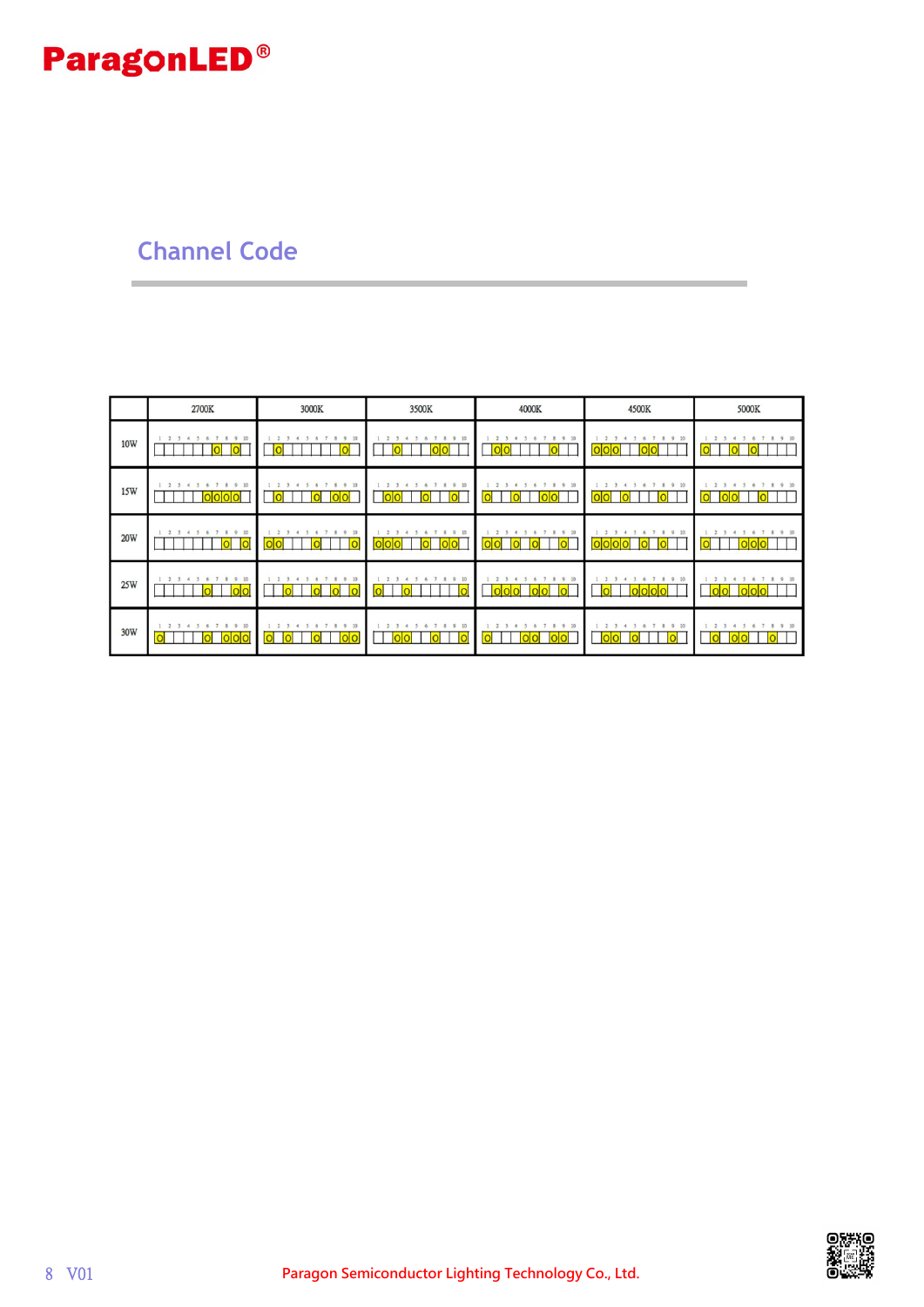**Mechanical Dimensions**



- 1. All dimensions are measured in mm.
- 2. Tolerance : ± 0.2mm
- 3.Thickness:1.6±0.1mm

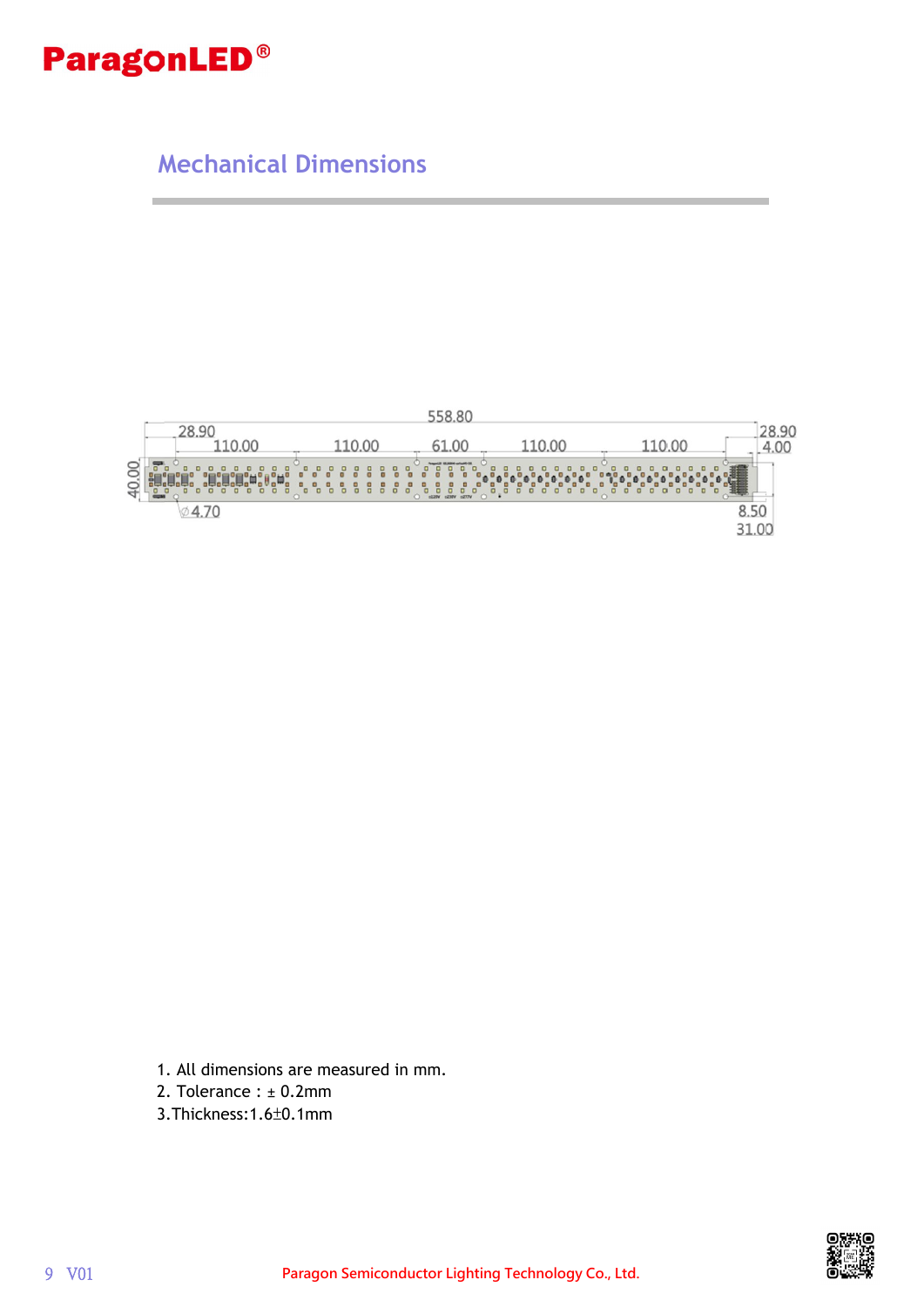### **Characteristic curve**

#### **Color Spectrum**



#### **Beam Pattern**



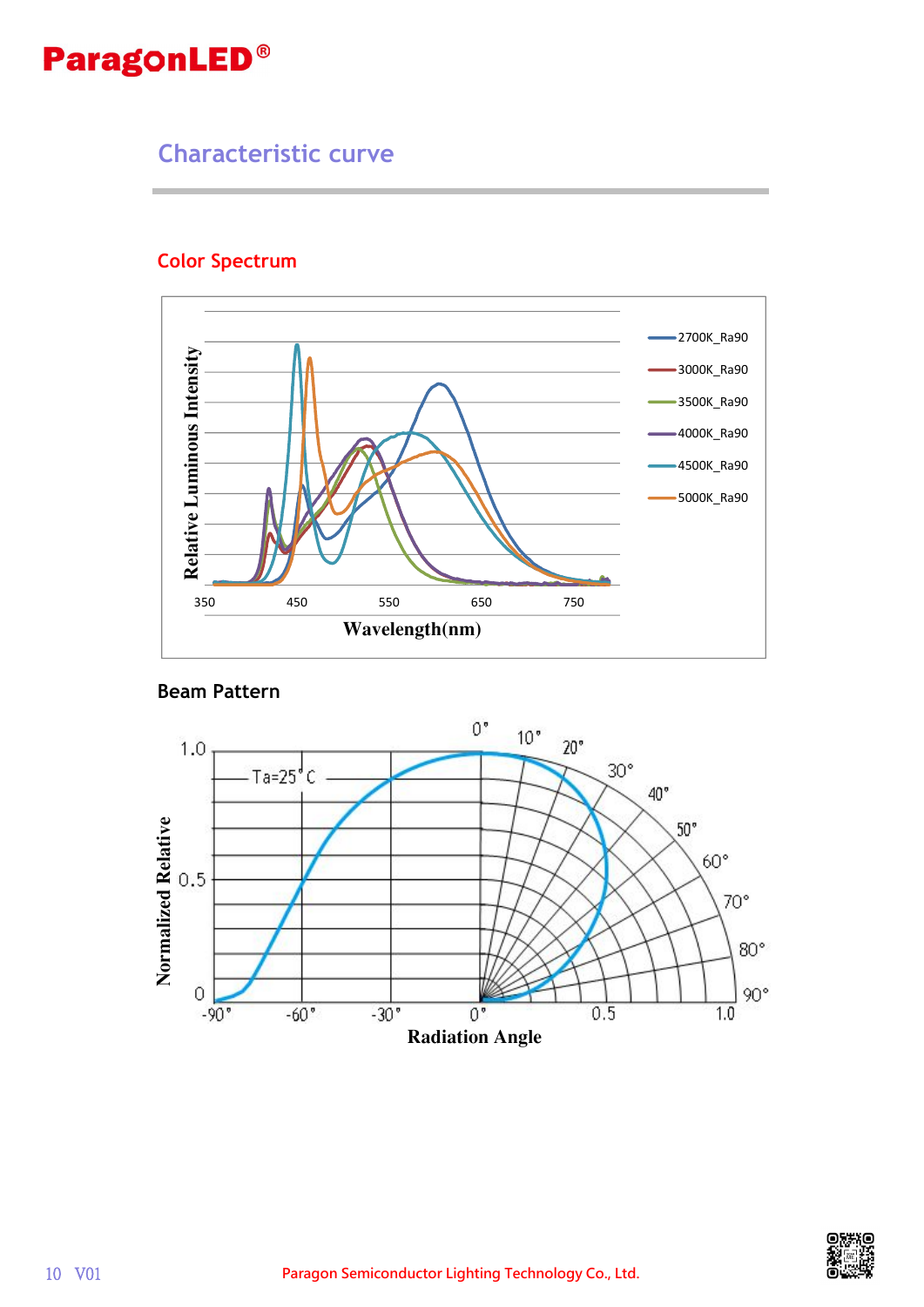### **Characteristic curve**



**Power Dissipation vs. Voltage**



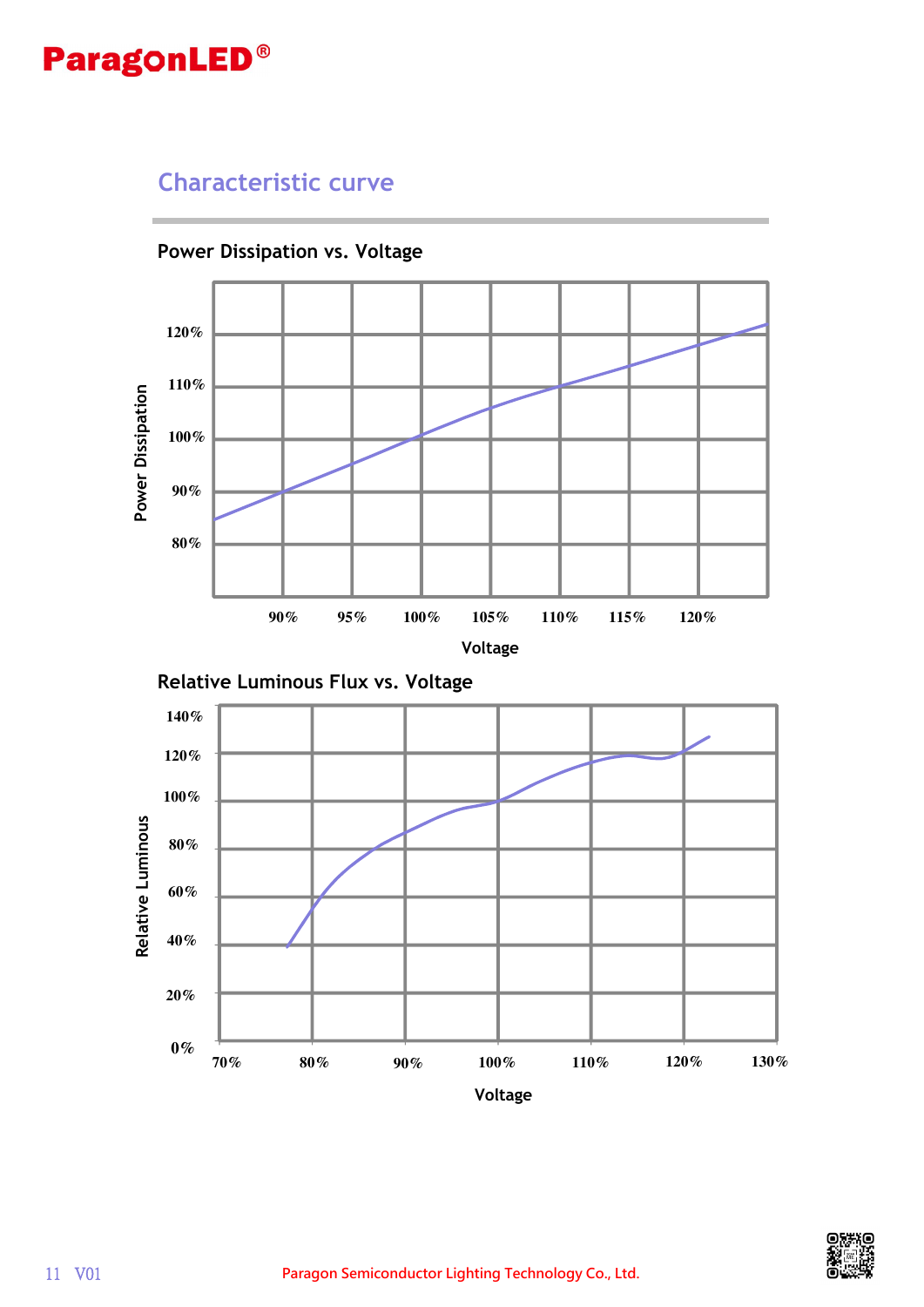## **Reliability**

| No.            | <b>Test Item</b>                         | <b>Test Condition</b>                                   | <b>Remark</b>     |
|----------------|------------------------------------------|---------------------------------------------------------|-------------------|
|                | <b>Temperature Cycle</b>                 | $-40^{\circ}$ C ~ 100 $^{\circ}$ C (30 mins / 30 mins ) | 100 Cycle         |
| $\overline{2}$ | Low-Temperature Storage                  | Ta= $-40^{\circ}$ C                                     | 1000 hrs          |
| 3              | High-Temperature Storage                 | Ta=105 $^{\circ}$ C                                     | 1000 hrs          |
| 4              | High Temperature High Humidity Life test | Ta= $85^{\circ}$ C, RH= $85\%$                          | 500 hrs           |
| 5              | High Temperature Operation Life test     | Tc = $55^{\circ}$ C / $85^{\circ}$ C / 105 $^{\circ}$ C | 9000 hrs          |
| 6              | <b>ON/OFF Test</b>                       | 3 sec ON, 3 sec OFF                                     | 2Million<br>times |

Ta : Temperature Ambient

RH : Relative Humidity



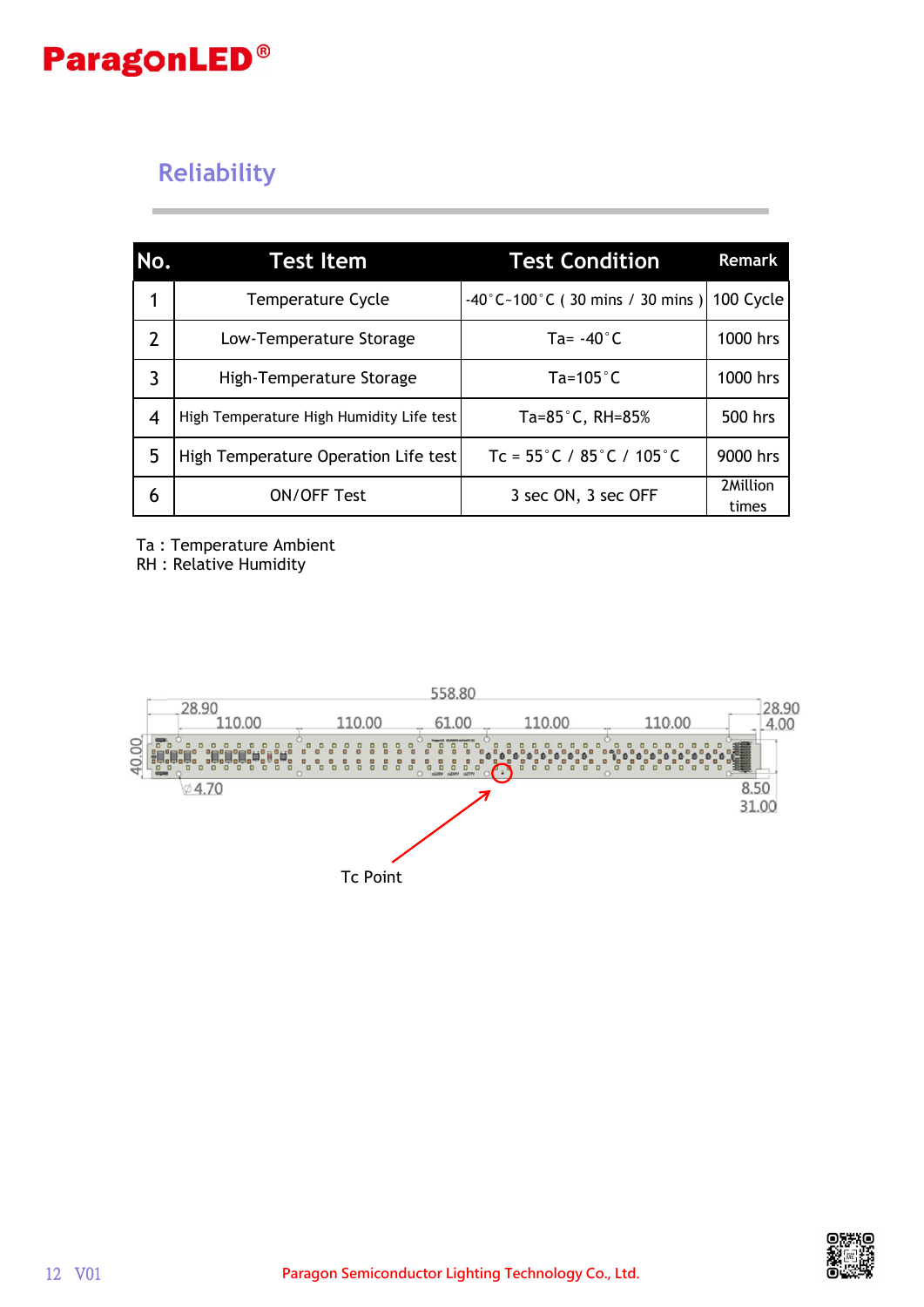#### **Assembly Notes**

### **Connection Direction**

- 1. Please make sure the corrected input voltage.
- 2. Connection direction refer to below image. The LED module should connect by PARALLEL ONLY.

#### **Correct Connection**



#### **Wrong Connection**



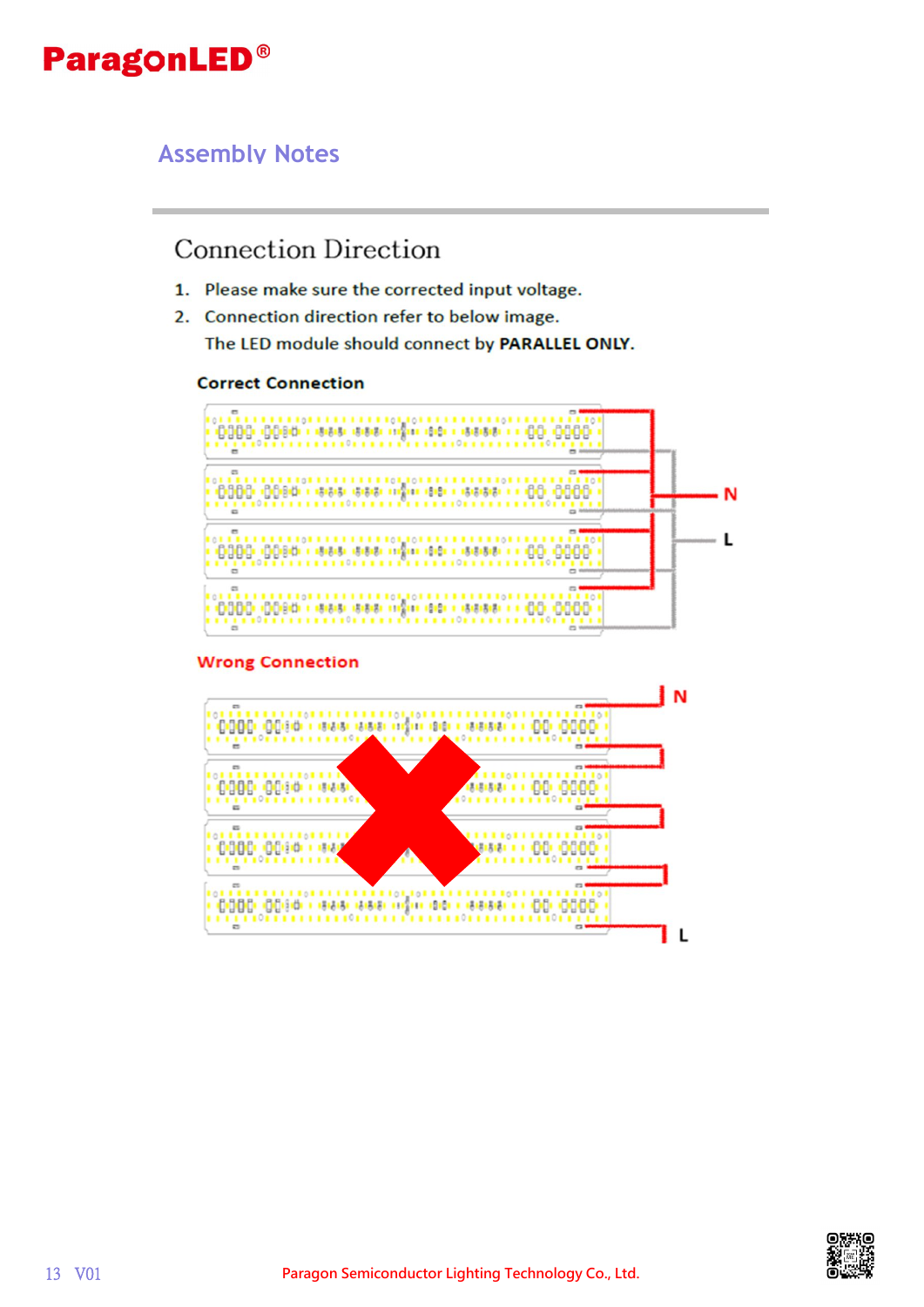### **Assembly Notes**

### Wire Recommendation

| Connection technology   | Push-in CAGE CLAMP                     |
|-------------------------|----------------------------------------|
| <b>Actuation type</b>   | Push-button                            |
| Solid conductor         | $0.20.75$ mm <sup>2</sup> / 24  18 AWG |
| Fine-stranded conductor | $0.20.75$ mm <sup>2</sup> / 24  18 AWG |
| Strip length            | $7.59.5$ mm $/0.30.37$ inch            |



Vender: Wago, Item no. 2065-100/998-403

#### **Connector Operating Tool**



Push-in CAGE CLAMP<sup>®</sup> version: Insert fine-stranded conductors - and remove all conductors - via operating tool. Solid conductors can be terminated by simply pushing them in.

Vender: Wago, Item no. 2065-189